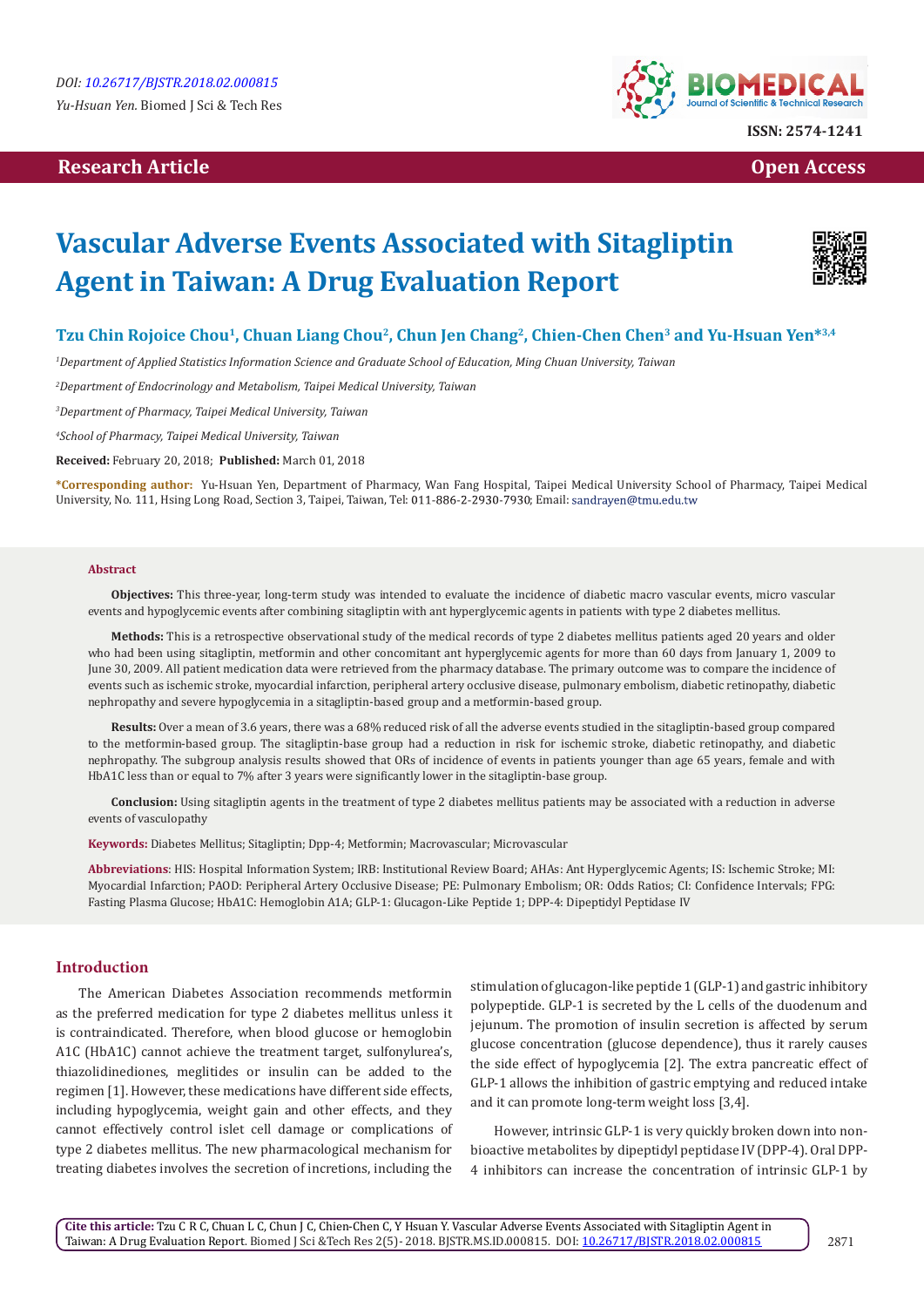two to three times. In 12-24 weeks' short-term follow-up, sitagliptin monotherapy effectively reduced HbA1C and the adverse effects of hypoglycemic events or weight gain compared to sulfonylurea's or placebo [5-7]. In 4-24 weeks' short-term follow-up, sitagliptin and metformin combination therapy effectively reduced HbA1C and the adverse effects of hypoglycemic events or weight gain, and it was comparable to concomitant use of a placebo and metformin [8-11]. In 24 weeks' short-term follow-up, sitagliptin and sulfonylurea's combination therapy effectively reduced HbA1C, but the adverse effects of hypoglycemic events or weight gain were greater than with concomitant use of a placebo and sulfonylurea's [12]. An animal study conducted by Goncalves showed that sitagliptin could reduce nitrosative stress, inflammation response and necrosis of retinal cells, providing protection for the retinal vascular cells [13,14].

No related human studies have been conducted on the effect of this drug on retinopathy events. An animal study conducted by Mega showed that sitagliptin improved diabetic metabolic problems, including improving blood glucose and dyslipidemia, and increasing insulin production and sensitivity, indicating that low-dose sitagliptin may improve diabetic nephropathy, glomerulosclerosis and renal microvascular damage [14]. In one year observational studies that were conducted on the effects of this drug on diabetic nephropathy, sitagliptin improved albuminuria in patients with type 2 diabetes mellitus [15,16]. Sitagliptin has not found to be nephrotoxic in clinical trials and was well tolerated at adjusted doses in patients with moderate or severe renal insufficiency [17,18]. In a meta-analysis conducted by Patil, which included 18 randomized controlled clinical trials, sitagliptin reduced primary cardiac events, and the relative risk (RR) was 0.37 ( $p = 0.001$ ). The follow-up periods of the included clinical trials ranged from 24 weeks to 116 weeks; they were therefore not long-term observational studies [19]. The studies demonstrated the cardiovascular safety of saxagliptin and alogliptin, but the assumption of cardiovascular protection of DPP-4 inhibitors was not demonstrated [20,21]. Long-term observational studies on the effect of sitagliptin on macrovascular and microvascular events are lacking. The purpose of the present study was to observe whether sitagliptin agent is associated with a reduction in diabetic macrovascular events, microvascular events and hypoglycemic events.

## **Study Results Indicators**

| <b>Study</b><br>indicators | <b>Definitions</b>                                                                                                                                                |  |  |  |
|----------------------------|-------------------------------------------------------------------------------------------------------------------------------------------------------------------|--|--|--|
| Ischemic stroke<br>(IS)    | Diagnoses of ICD-9-CM 433, 434, 436, 437, 438; small area infarct on CT and MRI imaging.                                                                          |  |  |  |
|                            | ICD-9-CM description: 433, occlusion and stenosis of basilar artery; 434, cerebral embolism or thrombosis with/without cerebral                                   |  |  |  |
| events                     | infarction; 436, acute, but ill-defined, cerebrovascular disease; 437, cerebral atherosclerosis; 438, late effects of cerebrovascular<br>disease.                 |  |  |  |
| Myocardial                 | Diagnosis of ICD-9-CM 410; admitted to emergency department or hospitalized due to myocardial infarction or underwent cardiac<br>catheterization and percutaneous |  |  |  |
| infarction<br>(MI) events  | coronary intervention.                                                                                                                                            |  |  |  |
|                            | ICD-9-CM description: 410, acute myocardial infarction.                                                                                                           |  |  |  |

Table 1: Definitions of Study Indicators.

## **Methods**

#### **Source of Data**

All patient data for the present study were retrieved from the hospital information system (HIS) of Taipei Medical University-Municipal Wan Fang Hospital. The contents based on the electronic health records included data of the computerized physician order system, hospital admissions, the laboratory information system, the radiological information system, the admission and discharge summary system and the pharmacy checking system. The period of follow-up commenced when the patient appeared in Jan-June 2009 and was followed for more than 3 years, not beginning from their first metformin or sitagliptin prescription. HIS can completely capture all medical tests. Data in HIS were inputted by first-line healthcare personnel, e.g. physician's prescriptions, laboratory data, and image reports. However, the limitation is that all patient data were recorded from HIS in our hospital. In Taiwan, patients see the doctor, draw blood, and pick up medicine all in the one hospital. Therefore, all of the details are in their medical records.

### **Study Population**

The study protocol was approved by the hospital's institutional review board (IRB). Type 2 diabetes mellitus patients aged 20 years or older who had been using sitagliptin, metformin and other concomitant antihyperglycemic agents (AHAs) in the hospital clinic for more than 60 days from January 1, 2009 to June 30, 2009 were selected from the pharmacy database of the pharmacy checking system. In the same study period, patients with the same criteria were searched for using "metformin." Patients with type 1 diabetes mellitus or unstable heart disease; patients who had ischemic stroke (IS), myocardial infarction (MI), peripheral artery occlusive disease (PAOD), pulmonary embolism (PE), diabetic retinopathy, diabetic nephropathy and severe hypoglycemic events at 3 months or more prior to the study; patients with a diabetes history of less than 3 years; and patients with cancer or AIDS were all excluded. The study groups were

a) a metformin-based group in which patients were receiving metformin and/or other AHAs (excluding sitagliptin), and

b) Asitagliptin-based group in which patients were receiving sitagliptin and/or other AHAs.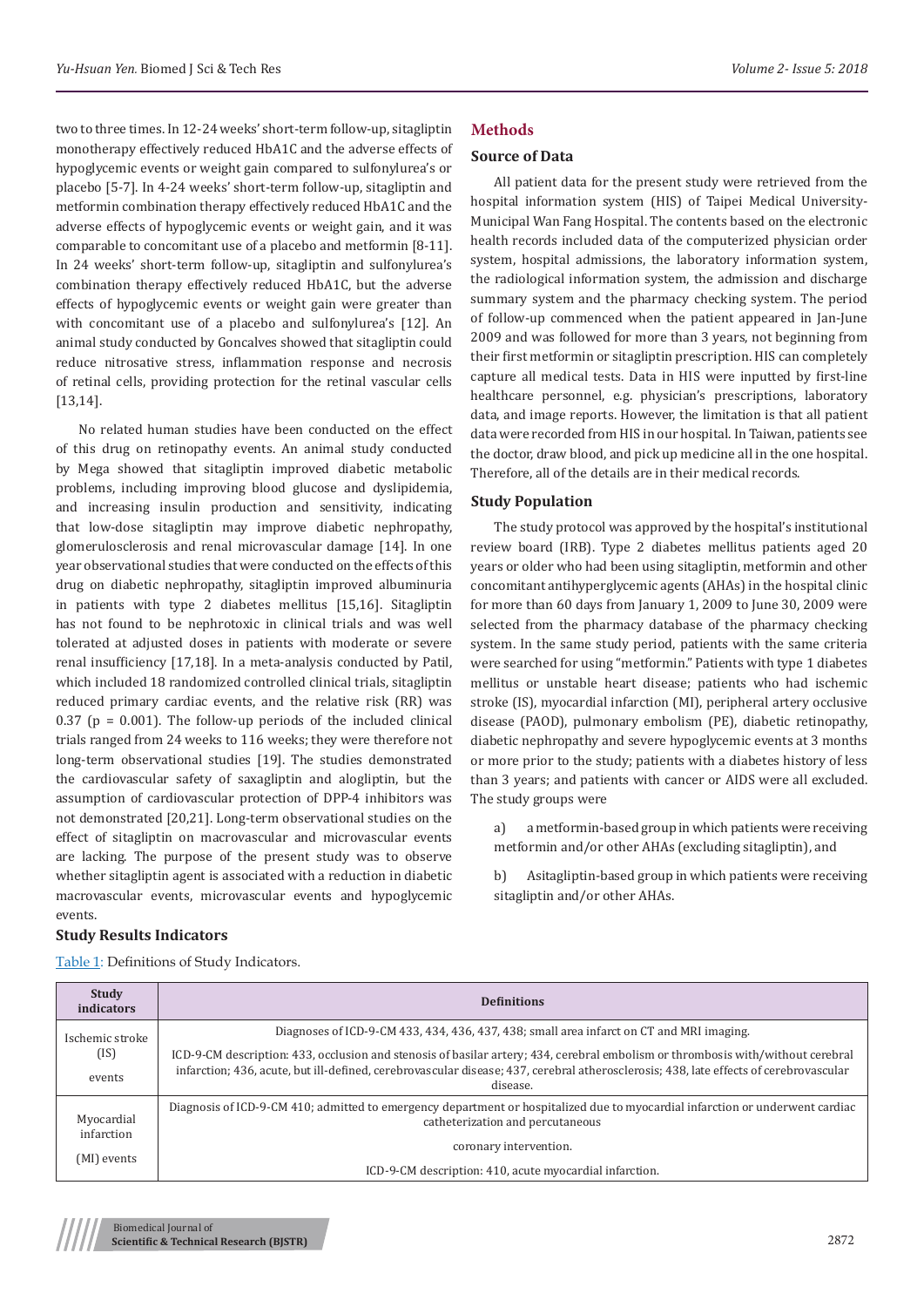| Peripheral<br>artery                                                                 | Diagnoses of ICD-9-CM 440.2, 444.2, 459.2; peripheral artery disease or arteriosclerotic changes to extremities angiography.                                                                                                                                                                  |
|--------------------------------------------------------------------------------------|-----------------------------------------------------------------------------------------------------------------------------------------------------------------------------------------------------------------------------------------------------------------------------------------------|
| occlusive                                                                            | ICD-9-CM description: 440.2, atherosclerosis of the extremities;                                                                                                                                                                                                                              |
| disease                                                                              | 444.2, arterial embolism and thrombosis of extremity; 459.2                                                                                                                                                                                                                                   |
| (PAOD) events                                                                        | compression of vein.                                                                                                                                                                                                                                                                          |
| Pulmonary<br>embolism<br>(PE) events                                                 | Diagnosis of ICD-9-CM 415.1; obstructive ventilator impairment in pulmonary function tests or pulmonary embolism on CT and MRI<br>imaging.                                                                                                                                                    |
|                                                                                      | ICD-9-CM description: 415.1, pulmonary embolism and                                                                                                                                                                                                                                           |
|                                                                                      | infarction.                                                                                                                                                                                                                                                                                   |
| <b>Diabetic</b><br>retinopathy<br>events<br><b>Diabetic</b><br>nephropathy<br>events | Diagnosis of ICD-9-CM 362.0.<br>ICD-9-CM description: 362.0, diabetic retinopathy.<br>The value of CrCl or eGFR calculated by Cockcroft-Gault is<br>smaller than 60 mL/min and the value of urinary albumin<br>concentration (UAC) is greater than the baseline and 30 mg/L after<br>3 years. |
| Severe<br>hypoglycemic                                                               | Diagnosis of ICD-9-CM 251.2; admitted to emergency department or hospitalized.<br>ICD-9-CM description: 251.2 hypoglycemia                                                                                                                                                                    |
| events                                                                               |                                                                                                                                                                                                                                                                                               |

 Clinical events such as IS, MI, PAOD, PE, diabetic retinopathy, diabetic nephropathy and severe hypoglycemia were described in the patients' medical records. The vasculopathy includes IS, MI, PAOD, PE, diabetic retinopathy, and diabetic nephropathy. The time period of the clinical events was recorded during follow up. Each patient tracking of adverse events exceeded 3 years (Table 1). Subgroup analysis was conducted on the two groups divided by age, that is, younger than 65 years or 65 years and older; the event OR including IS, MI, PAOD, PE, diabetic retinopathy, diabetic nephropathy and severe hypoglycemic events was adjusted by sex, the Charlson co-morbidity index score and HbA1C. Subgroup analysis was conducted on the two groups divided by sex; the event OR was adjusted by age, the Charlson co-morbidity index score and HbA1C. Subgroup analysis of HbA1C was conducted after patients had received the medications for three years; the event OR was adjusted by age, sex, and the Charlson co-morbidity index score.

The achievement of the treatment goal  $(≤ 7%)$  of HbA1C over a 3-year period was defined as the proportion of patients with HbA1C ≤ 7% before enrollment and the proportion of patients with HbA1C ≤ 7% after enrollment in the sitagliptin-based group compared to the metformin-based group. The improvement of HbA1C > 7% from HbA1C at the baseline to achieve the treatment  $( \leq 7\%)$  of HbA1C over a 3-year period was defined. The achievement of the treatment goal (≤ 100 mg/dL) of low-density lipoprotein cholesterol (LDL) over a 3-year period was defined as the proportion of patients with  $LDL \le 100$  mg/dL before enrollment and the proportion of patients with LDL  $\leq 100$  mg/dL after enrollment in the sitagliptin-based group compared to the metformin-based group. The improvement of LDL > 100 mg/dL from LDL at the baseline to achieve the treatment  $( \leq 100 \text{ mg/dL} )$  of LDL over a 3-year period was defined.

#### **Statistical Analysis**

The first set of analyses included the definitions of the study indicators and descriptive statistics comparisons for the demographic and clinical characteristics of the patients in the two groups, and it were analyzed by two sample t- tests, the Chisquare test, and the Hosmer and Lemeshow test. The second set of analyses concerned a comparison of the rates of outcomes during the current use of different diabetes medications. Odds ratios (OR) in logistic regression and 95% confidence intervals (CI) were used as the study result indicators and in the subgroup analysis. OR and 95% CIs were adjusted by age, sex, the Charlson co-morbidity index score and HbA1C. The third set of analyses included events analysis and test values analysis. The events analysis involved subgroup analysis by relative odds of adverse events over a 3-year period. The relative events analysis was arranged as follows:

a. Age OR is adjusted for sex, the Charlson co-morbidity index score and HbA1C.

b. Gender OR is adjusted for age, the Charlson co-morbidity index score and HbA1C.

c. HbA1C OR is adjusted for age, sex, and the Charlson comorbidity index score.

The purpose of this events analysis was to identify whether reduced risk effects existed within the subgroups. Applied test values analysis was then carried out to trace the achievement of the treatment goal ( $\leq$  7%) of HbA1C, and the achievement of the treatment goal ( $\leq 100$  mg/dL) of LDL over a 3-year period for the metformin-based group and the Sitagliptin-metformin-based group. The purpose of this test values analysis was to confirm the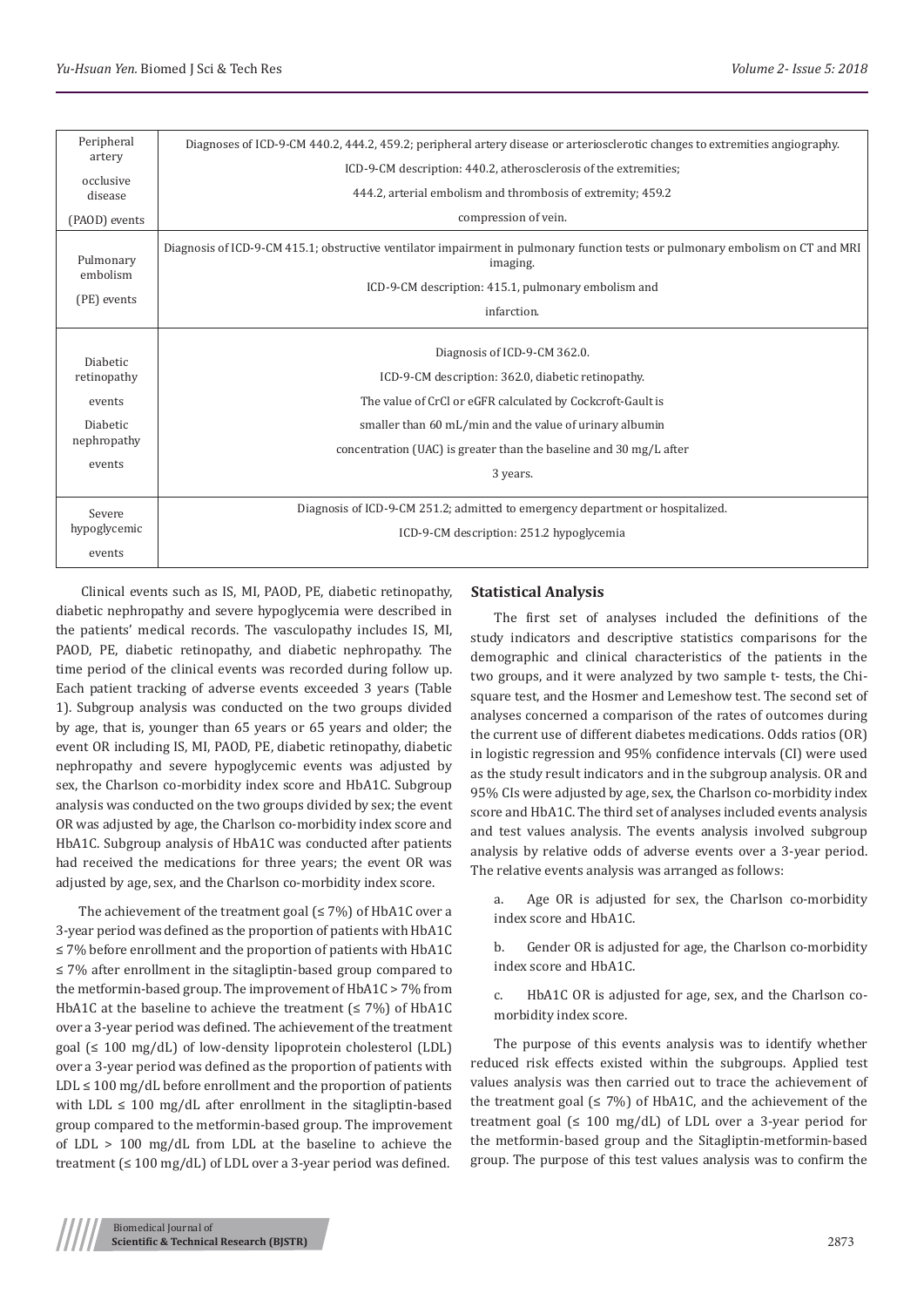treatment targets in various interest outcomes for the two groups. All statistical analyses were determined by IBM Statistical Package for Social Sciences statistical software version 17 (SPSS, Chicago, Illinois, USA).

## **Study Results**

## **Demographics**

In the whole study population, 905 subjects were type 2 diabetes mellitus patients using metformin or sitagliptin. A total of 134 patients were excluded, including:

a. 50 patients who did not use the medications continuously for more than 60 days.

b. 16 type 2 diabetes mellitus patients aged less than 20 years.

c. 8 patients with unstable heart disease.

Table 2: Demographic and clinical characteristics of patients.

d. 19 patients who had clinical events including ischemic stroke, myocardial infarction, peripheral artery occlusive disease, pulmonary embolism, diabetic retinopathy, diabetic nephropathy and hypoglycemia three months before enrollment.

e. 21 patients with diabetes history less than 3 years.

f. 20 patients with either cancer or AIDS. There were therefore 771 out of 905 patients included in the study.

(Table 2) shows the patient demographic and clinical data. The Charlson co-morbidity index scores of the sitagliptin-metforminbased group was 1.9 r 1.00, which was higher than that of the metformin-based group (1.4 r 0.83). HbA1C of the sitagliptinmetformin-based group was 7.9 r 1.34, which was higher than that of the metformin-based group (7.2 r 1.4).

| Characteristic                | Sitagliptin-based group $N = 206$ | Metformin-based group $N = 565$ |  |  |  |
|-------------------------------|-----------------------------------|---------------------------------|--|--|--|
|                               | No. (% or SD)                     |                                 |  |  |  |
| Age (SD)                      | 63.7 (11.91)                      | 62.2 (12.61)                    |  |  |  |
| Sex: Male                     | 99 (48.1)                         | 62.2 (12.61)                    |  |  |  |
| Charlson co-morbidity         | 1.9(1.00)                         | 1.4(0.83)                       |  |  |  |
| Index Score (SD) <sup>+</sup> |                                   |                                 |  |  |  |
| HbA1C (SD) <sup>+</sup>       | 7.9(1.34)                         | 7.2(1.40)                       |  |  |  |
| LDL (SD)                      | 105.9 (28.32)                     | 104.3 (26.43)                   |  |  |  |
|                               | available, n= 163                 | available, n= 382               |  |  |  |
|                               | <b>Medications</b>                |                                 |  |  |  |
| Antihypertension drugs        | 139(67.5)                         | 87(68.1)                        |  |  |  |
| Lipid-lowering drugs          | 116 (56.3)                        | 301(53.3)                       |  |  |  |
| Sulfonylurea                  | 108(52.4)                         | 261(46.2)                       |  |  |  |
| Thiazolidinedione             | 26(12.3)                          | 33(5.8)                         |  |  |  |
| Sitagliptin only              | 15(7.2)                           | 188(33.2)                       |  |  |  |
| <b>Metformin Only</b>         |                                   |                                 |  |  |  |
| No. of AHAs                   | 61 (29.6)                         | 209(37.0)                       |  |  |  |

## **Events Analysis**

The Hosmer-Lemeshow test was used to test the  $\chi$ 2 values, which were not significant, and which represented acceptable goodness of fit. During the mean follow-up of 3.6 years (SD: 0.17), there was a 68% reduced risk of all adverse events studied in the sitagliptin-based group (95% CI: 0.21 to 0.49) compared to the metformin-based group. A sitagliptin-based group had a reduction in risk for IS (OR = 0.49; 95% CI: 0.26 to 0.91), diabetic retinopathy  $(OR = 0.32; 95\% CI: 0.12$  to 0.83), and diabetic nephropathy  $(OR = 0.32; 95\%)$ 0.30; 95% CI: 0.18 to 0.52) and a trend of less MI (OR = 0.29; 95% CI: 0.05 to 1.65), PAOD (OR = 0.58; 95% CI: 0.22 to 1.54), and severe hypoglycemia (OR = 0.29; 95% CI: 0.08 to 1.10) No OR data for PE, because the incidence of PE was too small to calculate (Table 3). The mean years of clinical events occurring was 2.4 (SD: 0.86) for IS, 2.2 (SD: 1.06) for MI, 2.9 (SD: 0.91) for PAOD, 2.7 (SD: 1.06) for diabetic retinopathy, and 3.1 (SD: 0.94) for diabetic nephropathy. Subgroup analysis was conducted in two groups divided by age, that is, younger than age 65 years or age 65 years and older; the events OR in the group younger than age 65 years as adjusted by sex, Charlson co-morbidity index score and HbA1C was 0.30 (95% CI, 0.16-0.57), which was statistically and significantly lower than that of the group aged 65 years and older. Subgroup analysis also was conducted in two groups divided by sex; the incidence in females was statistically and significantly lower than that in females. Subgroup analysis of HbA1C was conducted after patients had received the medications for three years; OR of events in patients with HbA1Cwere no difference (Figure 1). In addition, only 71% of patients had complete LDL tests and data were biased, thus subgroup analysis was not conducted.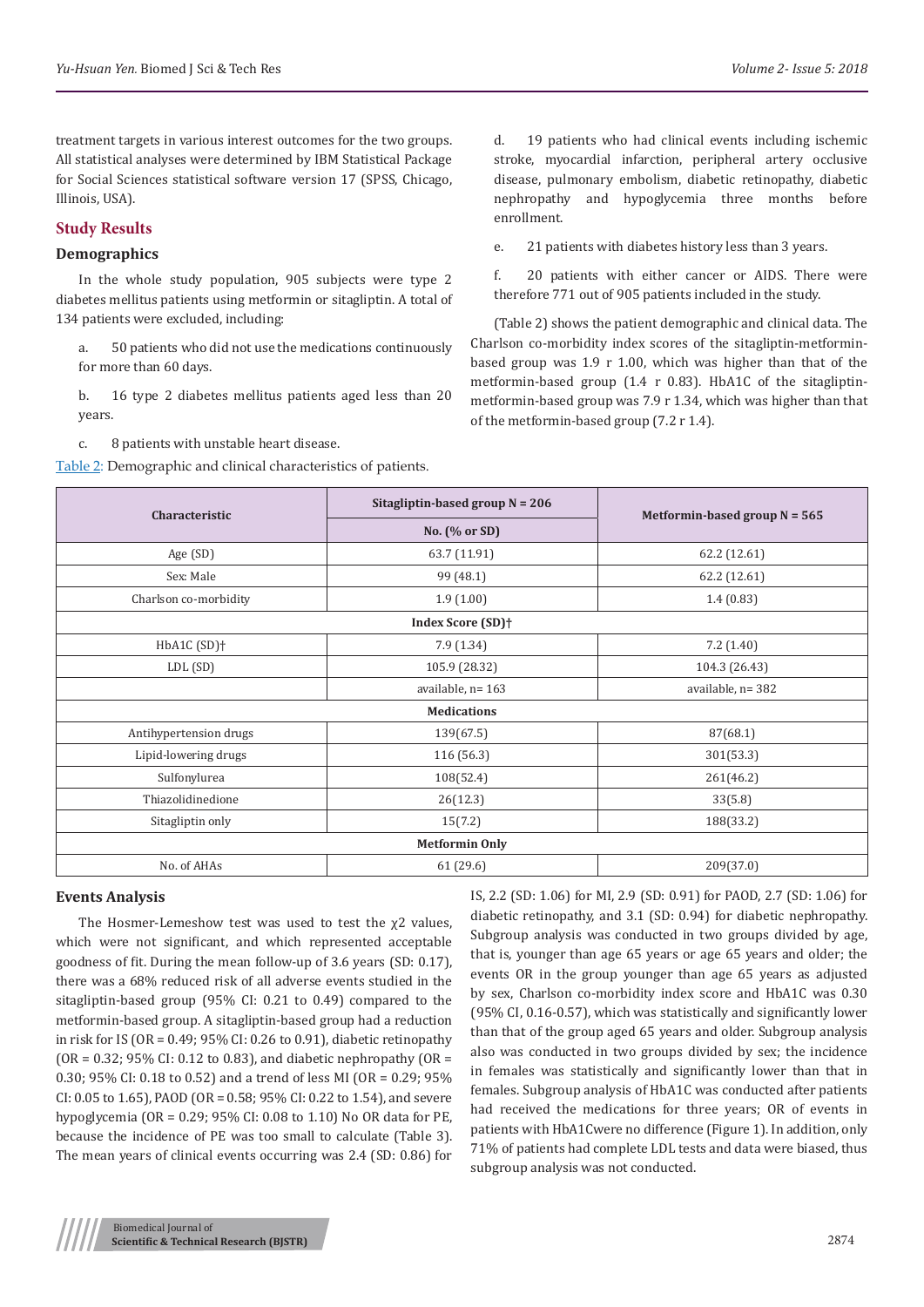| <b>Outcome</b>           | Sitagliptin-based group<br>$N = 206$ | Metformin-based group<br>$N = 565$ | ORs for sitagliptin-based<br>group | 95% CI        |
|--------------------------|--------------------------------------|------------------------------------|------------------------------------|---------------|
|                          |                                      | No. (%)                            |                                    |               |
| All Events <sup>+</sup>  | 53 (25.7)                            | 225(39.8)                          | 0.32                               | $0.21 - 0.49$ |
| IS <sup>+</sup>          | 19(9.2)                              | 80(14.2)                           | 0.49                               | $0.26 - 0.91$ |
| MI                       | 2(1.0)                               | 15(2.7)                            | 0.29                               | $0.05 - 1.65$ |
| PAOD                     | 7(3.4)                               | 27(4.8)                            | 0.58                               | $0.22 - 1.54$ |
| PE                       | 0(0.0)                               | 4(0.7)                             | N/A                                | N/A           |
| Retinopathy <sup>+</sup> | 7(3.4)                               | 41(7.3)                            | 0.32                               | $0.12 - 0.83$ |
| Nephropathy <sup>+</sup> | 32(15.5)                             | 121 (21.4)                         | 0.30                               | $0.18 - 0.52$ |
| Hypoglycemia             | 4(1.9)                               | 13(2.3)                            | 0.29                               | $0.08 - 1.10$ |

Table 3: Patient numbers, relative odds of adverse events.



**Figure 1:** Subgroup analysis by relative odds of adverse events over a 3-year period. Age OR is adjusted for sex, Charlson co-morbidity index score and HbA1C. Gender OR is adjusted for age, Charlson co-morbidity index score and HbA1C. HbA1C OR is adjusted for age, sex, and Charlson co-morbidity index score. OR, odds ratio.

#### **Test values Analysis**

The proportions of patients in the sitagliptin-based group with HbA1C  $\leq$  7% were 29.2%; after 3 years, the proportions of patients achieving treatment targets significantly increased to 35.6% (Figure 2). For HbA1C > 7% at the baseline, after 3 years, among the proportions of patients achieving treatment targets HbA1C  $\leq$  7%, the improvement rates of HbA1C in the metforminbased group were 12.5%; the improvement rates of HbA1C in the sitagliptin-based group were 14.1%, which was higher than in the metformin-based group (Figure 3). Type 2 diabetes mellitus is a progressive disease characterized by the worsening of multiple abnormalities and loss of glycemic control over time. These patients have a 64% chance of using antihypertensive agents and a 51% chance of using lipid-lowering agents. The patients whose condition of HbA1C worsened were observed in the metforminbased group. There were more over 65-year-old patients and more using sulfonylurea agents in the metformin-based group. Elderly Patients with diabetes, or diabetes combined with sulfonylurea

agents were a group with difficult control of long-term blood sugar (Table 4). There were more missing data in LDL after enrollment.

## **Discussion**

DPP-4 inhibitors can reduce HbA1C or fasting plasma glucose (FPG). The side effects are limited, weight gain is slowed down and it is only taken once daily [5-12]. Long-term use of some AHAs will reduce the function of pancreatic E cells and result in insulin resistance. An animal study conducted by Farilla showed that GLP-1 reduced the apoptotic enzyme caspase 3, improved the morphology of E cells, improved the function of E cells and reduced E cell death [22]. DPP-4 inhibitors can increase the physiological activity of GLP-1. Thus, theoretically, it can reduce insulin resistance. Blood glucose control, blood pressure and lipids are closely related. Studies have shown that DPP-4 inhibitors can reduce systolic blood pressure and improve triglyceride levels [23-26]. The present study showed that sitagliptin continuously reduced HbA1C (Figure 2,3) and associated with diabetic metabolism. An animal study conducted by Darsalia showed that linagliptin-mediated efficacy affects GLP-1 due to DPP-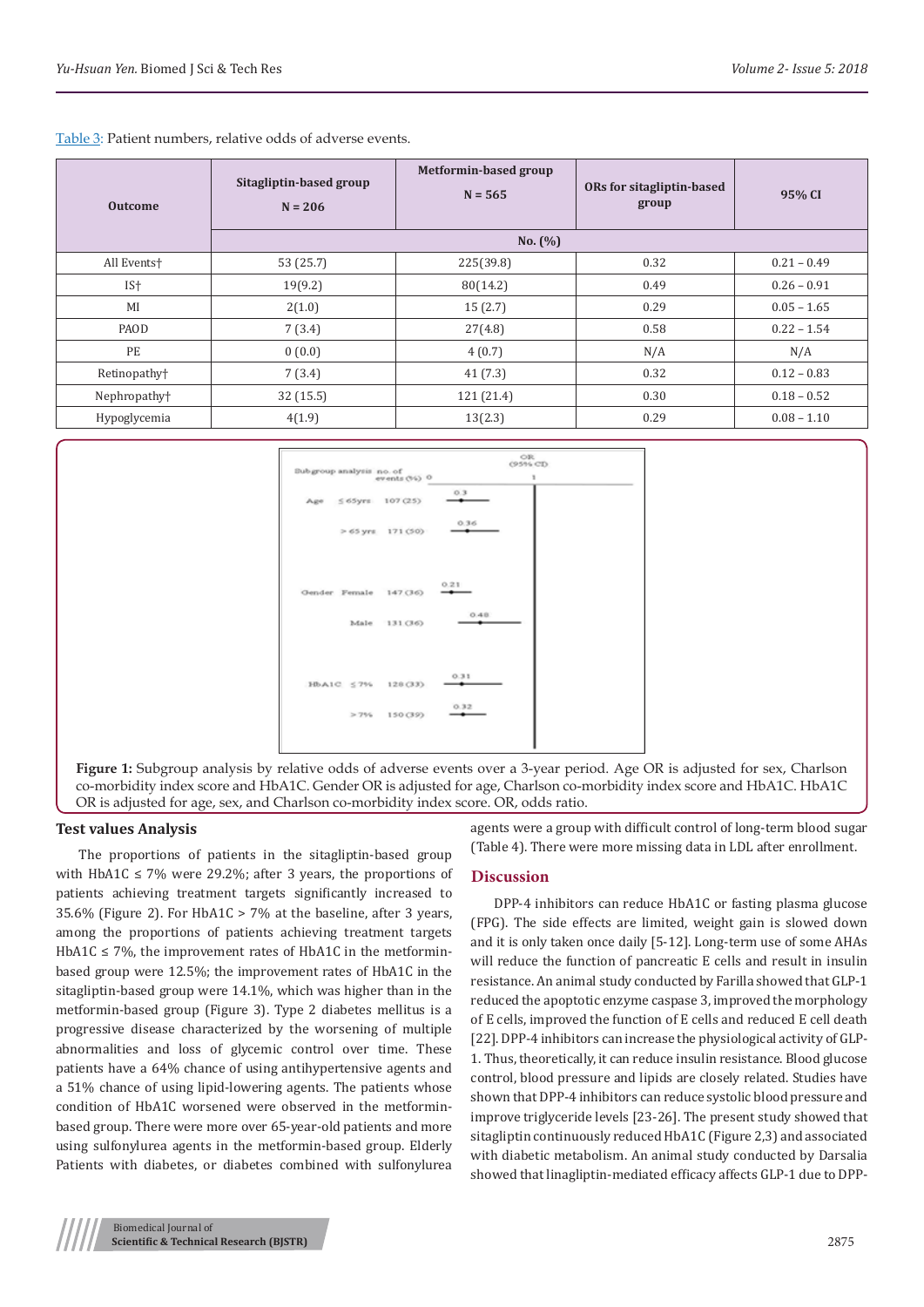4 inhibition, and gives neuroprotection, resulting in preventing stroke in diabetic mice [27].

The present study confirmed that the DPP-4 inhibitor sitagliptin associated with HbA1C, affected lipid metabolism and reduced cerebrovascular events in the long-term (Figures 2 & 3) and (Table 3). However, some AHAs such as rosiglitazone may increase cardiovascular events [28]. Previously, a meta-analysis investigated obstructive cardiovascular events and showed that the incidence of events in the sitagliptin population was 0.6 per 100 patients per year, compared to the incidence in the non-exposed population, which was 0.9 per 100 patients per year. The incidence of cardiovascular events in sitagliptin/non-exposed was 0.68 (95% CI: 0.41, 1.12) [29]. No statistically significant differences have been shown in the one-year to two-year short-term study of cardiovascular infarction and stroke events in the studies. Analysis determined that the included patients had histories of severe heart disease, longer diabetes disease duration and older age, and they were easily affected by many factors [20,21].

Table 4: The Getting Worse of HbA1C of Treatment Over a 3-year Period.

| Characteristic              | <b>All Patients</b> | Sitagliptin-based group $N = 206$ | Metformin-based group $N = 565$ |  |  |  |
|-----------------------------|---------------------|-----------------------------------|---------------------------------|--|--|--|
|                             | No. $(\%)$          |                                   |                                 |  |  |  |
| Got worse <sup>t</sup> a    | 82 (11)             | 16(8)                             | 66(12)                          |  |  |  |
| Age $\geq 65$ <sup>+</sup>  | 42(5)               | 7(3)                              | 35(6)                           |  |  |  |
| Sex: Male                   | 39(5)               | 9(4)                              | 30(5)                           |  |  |  |
| Charlson co-morbidity index | 13(2)               | 6(3)                              | 7(1)                            |  |  |  |
| $Score \geq 3$              |                     |                                   |                                 |  |  |  |
| Medications                 |                     |                                   |                                 |  |  |  |
| Antihypertension drugs      | 53(7)               | 12(6)                             | 41(7)                           |  |  |  |
| Lipid-lowering drugs        | 42(5)               | 8(4)                              | 34(6)                           |  |  |  |
| Sulfonylurea <sup>+</sup>   | 48 (6)              | 8(4)                              | 40(7)                           |  |  |  |
| Thiazolidinedione           | 10(1)               | 2(1)                              | 8(1)                            |  |  |  |
| Other AHAsb                 | 30(4)               | 5(2)                              | 25(4)                           |  |  |  |



The present study is a retrospective study with varied disease severity, which is close to the real situation. Cardiovascular events were defined as myocardial infarction or requiring cardiac catheterization or percutaneous coronary intervention. An animal study showed that DPP-4 improved perfusion in peripheral arteries and thus improved PAOD [30]. Our study showed that a sitagliptinbased group had a trend to reduce the incidence of PAOD (Table 3). An animal study of DPP-4 showed that pulmonary vascoactive intestinal peptides improved, which thus improved lung ischemiareperfusion injury [31]. DPP-4 can reduce nitrosative stress, improve retinal inflammatory response, and provide vascular protection of



in baseline to achieve the treatment goal  $(≤ 7%)$  of HbA1C over a 3-year period. HbA1C, hemoglobin A1C.

retinal cells [13]. It also improves diabetic metabolism and diabetic vascular damage, resulting in improved diabetic nephropathy [14]. As shown in (Table 3). Present study also showed that sitagliptin significantly reduced the incidence of diabetic retinopathy and diabetic nephropathy ( $p < 0.05$ ). The present study had 17 cases of severe hypoglycemic events, in which 12 cases used insulin and 5 cases used sulfonylurea. Thus, the occurrence of hypoglycemia was related to the use of insulin or sulfonylurea. This outcome is identical to the conclusion of the study conducted by Williams-Herman [32].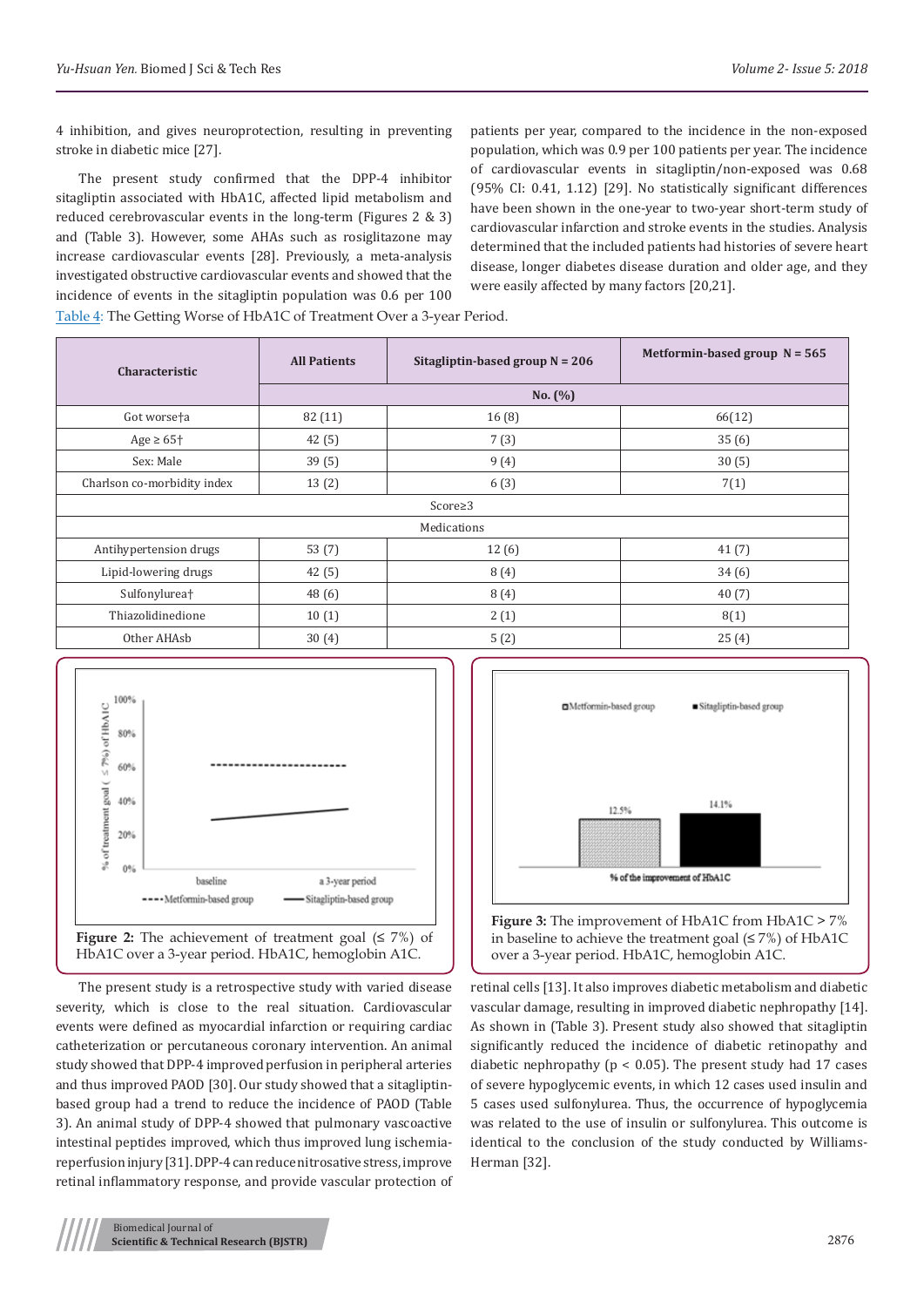In the previous ten years, the number of American diabetes patients has increased by 165%; patients aged 75 years or older have increased by 336%. Each year, the number of diabetes patients admitted to hospital is 4 times more than the admission of patients overall. Among these admitted diabetes patients, 87.4% are admitted for macrovascular events [33]. Atherosclerosis is the major cause of cerebrovascular disease, coronary heart disease and peripheral arterial disease. Long-term high blood glucose inhibits the formation of nitric oxide and increases oxidative stress. Insulin resistance results in the formation of free fatty acids, and also inhibits the formation of nitric oxide and increases oxidative stress. The elderly population is the high risk population for atherosclerosis [34]. A study conducted by Pearte investigated fatal and nonfatal coronary artery disease events; the OR of elderly patients aged 65 years and older was 1.21; no differences were found for sex or race [35]. The present study showed that older age and poor blood glucose control resulted in higher incidence of vasculopathy (Figure 1).

Additionally, the incidence in females was lower than in males. High blood glucose results in functional damage of mitochondria and the endoplasmic reticulum and leads to the accumulation of reactive oxygen species, thus damaging the vessels [36]. This results in macrovascular and microvascular events. The present study showed that HbA1C controlled to less than 7% significantly reduced the incidence of both macrovascular and Microvascular events (Figures 2 & 3). Age was shown to be the factor increasing adverse events (Figure 1). However, the limitation of this retrospective study was that the disease severity and laboratory diagnostic values in the demographics of the two groups could not be controlled. In the experimental sitagliptin-based group, the patients had a higher disease severity and HbA1C, so the incidence of adverse events would be expected to be higher.

The possible reason for this difference may be that sitagliptin was a new drug in our hospital in 2009 and most physicians prescribed it for more severe diabetic patients. In our evaluation of the data in this three-year observational study, other demographics were similar. The study results showed that the sitagliptin-based group had lower risks (Table 3). It was further inferred that the DPP-4 inhibitor sitagliptin could delay disease progression of type 2 diabetes mellitus. However, in evaluating the deviations of differences between the two groups, it is possible that we might underestimate the risks of the control group. Our long-term observational study of sitagliptin with (or without) metformin for treatment of type 2 diabetes mellitus patients indicated that it may be associated with a reduction in adverse events of vasculopathy (Table 3). However, we also suggest that further randomized trials should be conducted in the future to confirm the safety and efficacy of long-term use of DPP-4 inhibitors.

#### **Conclusion**

Sitagliptin-based agents for treating type 2 diabetes mellitus patients were associated with a reduction in adverse events of diabetes-related vasculopathy. The incidence of vasculopathy was significantly higher in males over age 65 years and with HbA1C greater than 7%.

#### **References**

- 1. [Nathan DM, Buse JB, Davidson MB, Heine RJ, Holman RR, et al. \(2006\)](https://www.ncbi.nlm.nih.gov/pubmed/16873813) [Management of hyperglycemia in type 2 diabetes: A consensus algorithm](https://www.ncbi.nlm.nih.gov/pubmed/16873813) [for the initiation and adjustment of therapy: A consensus statement](https://www.ncbi.nlm.nih.gov/pubmed/16873813) [from the American Diabetes Association and the European Association](https://www.ncbi.nlm.nih.gov/pubmed/16873813) [for the Study of Diabetes. Diabetes Care 29\(8\): 1963-1972.](https://www.ncbi.nlm.nih.gov/pubmed/16873813)
- 2. [Baggio LL, and Drucker DJ \(2007\) Biology of incretins: GLP-1 and GIP.](https://www.ncbi.nlm.nih.gov/pubmed/17498508) [Gastroenterology 132\(6\): 2131 - 2157.](https://www.ncbi.nlm.nih.gov/pubmed/17498508)
- 3. [Edholm T, Degerblad M, Gryback P, Hilsted L, Holst JJ, et al. \(2010\)](https://www.ncbi.nlm.nih.gov/pubmed/20584260) [Differential incretin effects of GIP and GLP-1 on gastric emptying,](https://www.ncbi.nlm.nih.gov/pubmed/20584260) [appetite, and insulin-glucose homeostasis. Neurogastroenterol Motil](https://www.ncbi.nlm.nih.gov/pubmed/20584260) [22\(11\): 1191 - 2000, e315.](https://www.ncbi.nlm.nih.gov/pubmed/20584260)
- 4. [Nicolaus M, Brodl J, Linke R, Woerle HJ, Goke B, and Schirra J \(2011\)](https://www.ncbi.nlm.nih.gov/pubmed/21047924) [Endogenous GLP-1 regulates postprandial glycemia in humans:](https://www.ncbi.nlm.nih.gov/pubmed/21047924) [relative contributions of insulin, glucagon, and gastric emptying. J Clin](https://www.ncbi.nlm.nih.gov/pubmed/21047924) [Endocrinol Metab 96\(1\): 229-236.](https://www.ncbi.nlm.nih.gov/pubmed/21047924)
- 5. [Scott R, Wu M, Sanchez M, Stein P \(2007\) Efficacy and tolerability of](https://www.ncbi.nlm.nih.gov/pubmed/17156104) [the dipeptidyl peptidase-4 inhibitor sitagliptin as monotherapy over 12](https://www.ncbi.nlm.nih.gov/pubmed/17156104) [weeks in patients with type 2 diabetes. Int J Clin Pract 61\(1\): 171-180.](https://www.ncbi.nlm.nih.gov/pubmed/17156104)
- 6. [Raz I, Hanefeld M, Xu L, Caria C, Williams Herman D, et al. \(2006\)](https://www.ncbi.nlm.nih.gov/pubmed/17001471) [Sitagliptin Study 023 Group. Efficacy and safety of the dipeptidyl](https://www.ncbi.nlm.nih.gov/pubmed/17001471) [peptidase-4 inhibitor sitagliptin as monotherapy in patients with type 2](https://www.ncbi.nlm.nih.gov/pubmed/17001471) [diabetes mellitus. Diabetologia 49\(11\): 2564-2571.](https://www.ncbi.nlm.nih.gov/pubmed/17001471)
- 7. [Aschner P, Kipnes MS, Lunceford JK, Sanchez M, Mickel C, et al. \(2006\)](https://www.ncbi.nlm.nih.gov/pubmed/17130196) [Sitagliptin Study 021 Group. Effect of the dipeptidyl peptidase-4](https://www.ncbi.nlm.nih.gov/pubmed/17130196) [inhibitor sitagliptin as monotherapy on glycemic control in patients with](https://www.ncbi.nlm.nih.gov/pubmed/17130196) [type 2 diabetes. Diabetes Care 29\(12\): 2632 - 2637.](https://www.ncbi.nlm.nih.gov/pubmed/17130196)
- 8. [Brazg R, Xu L, Dalla Man C, Cobelli C, Thomas K, et al. \(2007\) Effect of](https://www.ncbi.nlm.nih.gov/pubmed/17300594) [adding sitagliptin, a dipeptidyl peptidase-4 inhibitor, to metformin on](https://www.ncbi.nlm.nih.gov/pubmed/17300594) [24-h glycaemic control and beta-cell function in patients with type 2](https://www.ncbi.nlm.nih.gov/pubmed/17300594) [diabetes. Diabetes Obes Metab 9\(2\): 186-193.](https://www.ncbi.nlm.nih.gov/pubmed/17300594)
- 9. [Goldstein BJ, Feinglos MN, Lunceford JK, Johnson J, Williams Herman DE](https://www.ncbi.nlm.nih.gov/pubmed/17485570) [\(2007\) Sitagliptin 036 Study Group. Effect of initial combination therapy](https://www.ncbi.nlm.nih.gov/pubmed/17485570) [with sitagliptin, a dipeptidyl peptidase-4 inhibitor, and metformin on](https://www.ncbi.nlm.nih.gov/pubmed/17485570) [glycemic control in patients with type 2 diabetes. Diabetes Care 30\(8\):](https://www.ncbi.nlm.nih.gov/pubmed/17485570) [1979-1987.](https://www.ncbi.nlm.nih.gov/pubmed/17485570)
- 10. [Charbonnel B, Karasik A, Liu J, Wu M, Meininger G \(2006\) Sitagliptin](https://www.ncbi.nlm.nih.gov/pubmed/17130197) [Study 020 Group. Efficacy and safety of the dipeptidyl peptidase-4](https://www.ncbi.nlm.nih.gov/pubmed/17130197) [inhibitor sitagliptin added to ongoing metformin therapy in patients](https://www.ncbi.nlm.nih.gov/pubmed/17130197) [with type 2 diabetes inadequately controlled with metformin alone.](https://www.ncbi.nlm.nih.gov/pubmed/17130197) [Diabetes Care 29\(12\): 2638-2643.](https://www.ncbi.nlm.nih.gov/pubmed/17130197)
- 11. [Nauck M, Meininger G, Sheng D, Terranella L, Stein PP \(2007\) Sitagliptin](https://www.ncbi.nlm.nih.gov/pubmed/17300595) [Study 024 Group. Efficacy and safety of the dipeptidyl peptidase-4](https://www.ncbi.nlm.nih.gov/pubmed/17300595) [inhibitor, sitagliptin, compared with the sulfonylurea, glipizide, in](https://www.ncbi.nlm.nih.gov/pubmed/17300595) [patients with type 2 diabetes inadequately controlled on metformin](https://www.ncbi.nlm.nih.gov/pubmed/17300595) [alone: A randomized, double-blind, non-inferiority trial. Diabetes Obes](https://www.ncbi.nlm.nih.gov/pubmed/17300595) [Metab 9\(2\): 194 - 205.](https://www.ncbi.nlm.nih.gov/pubmed/17300595)
- 12. [Hermansen K, Kipnes M, Luo E, Fanurik D, Khatami H, et al. \(2007\)](https://www.ncbi.nlm.nih.gov/pubmed/17593236) [Sitagliptin Study 035 Group. Efficacy and safety of the dipeptidyl](https://www.ncbi.nlm.nih.gov/pubmed/17593236) [peptidase-4 inhibitor, sitagliptin, in patients with type 2 diabetes](https://www.ncbi.nlm.nih.gov/pubmed/17593236) [mellitus inadequately controlled on glimepiride alone or on glimepiride](https://www.ncbi.nlm.nih.gov/pubmed/17593236) [and metformin. Diabetes Obes Metab 9\(5\): 733-745.](https://www.ncbi.nlm.nih.gov/pubmed/17593236)
- 13. [Gonçalves A1, Leal E, Paiva A, Teixeira Lemos E, Teixeira F, et al. \(2012\)](https://www.ncbi.nlm.nih.gov/pubmed/22151893) [Protective effects of the dipeptidyl peptidase IV inhibitor sitagliptin in](https://www.ncbi.nlm.nih.gov/pubmed/22151893) [the blood-retinal barrier in a type 2 diabetes animal model. Diabetes](https://www.ncbi.nlm.nih.gov/pubmed/22151893) [Obes Metab 14\(5\): 454-463.](https://www.ncbi.nlm.nih.gov/pubmed/22151893)
- 14. [Mega C, de Lemos ET, Vala H, Fernandes R, Oliveira J, et al. \(2011\) Diabetic](https://www.ncbi.nlm.nih.gov/pubmed/22203828) [nephropathy amelioration by a low-dose sitagliptin in an animal model](https://www.ncbi.nlm.nih.gov/pubmed/22203828) [of type 2 diabetes \(Zucker diabetic fatty rat\). Exp Diabetes Res 2011:](https://www.ncbi.nlm.nih.gov/pubmed/22203828) [162092.](https://www.ncbi.nlm.nih.gov/pubmed/22203828)
- 15. [Hattori S \(2011\) Sitagliptin reduces albuminuria in patients with type 2](https://www.ncbi.nlm.nih.gov/pubmed/21206136) [diabetes. Endocr J 58\(1\): 69-73.](https://www.ncbi.nlm.nih.gov/pubmed/21206136)